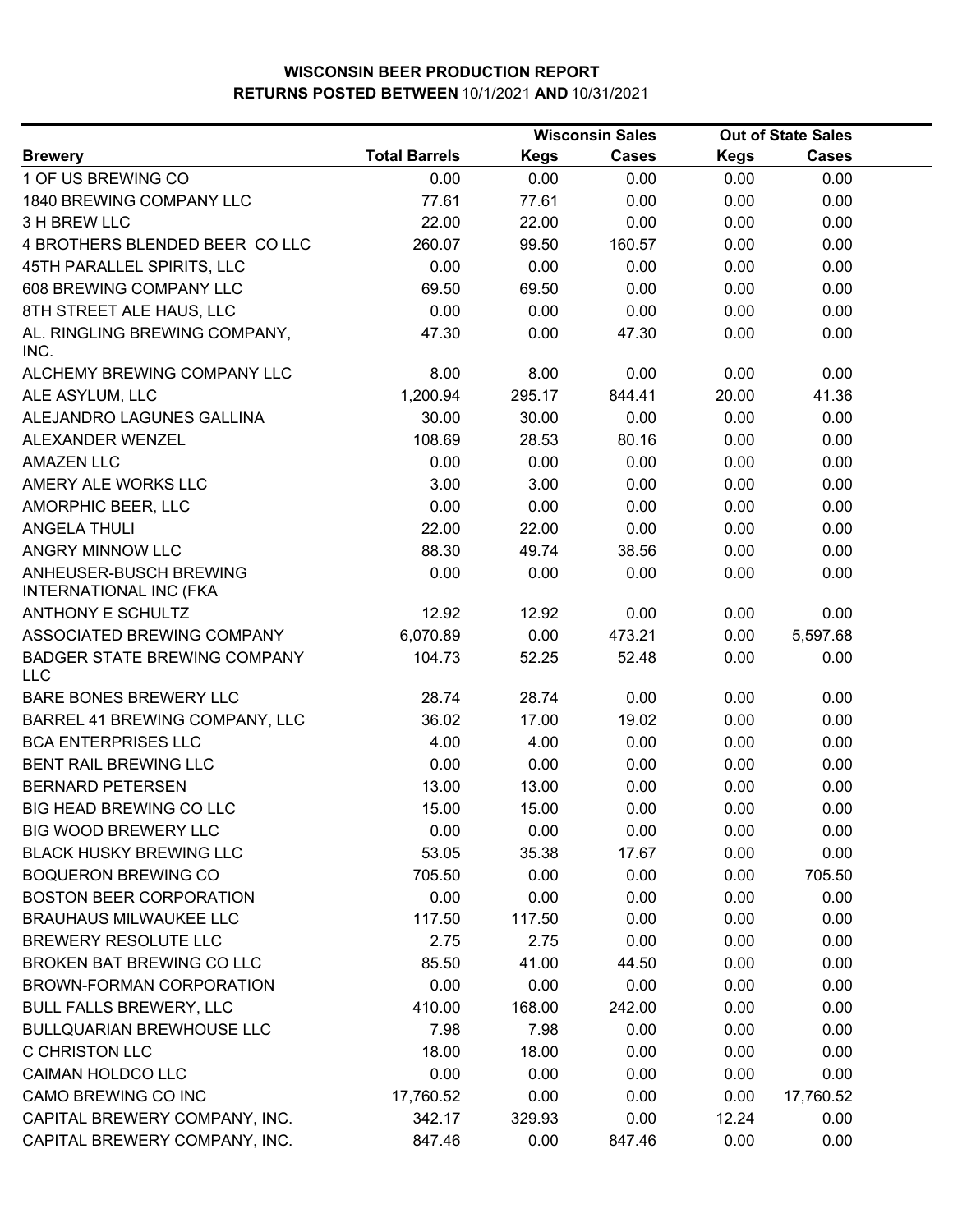|                                                     |                      |             | <b>Wisconsin Sales</b> | <b>Out of State Sales</b> |              |  |
|-----------------------------------------------------|----------------------|-------------|------------------------|---------------------------|--------------|--|
| <b>Brewery</b>                                      | <b>Total Barrels</b> | <b>Kegs</b> | <b>Cases</b>           | <b>Kegs</b>               | <b>Cases</b> |  |
| CENTRAL WATERS BREWING CO., INC.                    | 1,051.71             | 253.79      | 560.98                 | 42.00                     | 194.94       |  |
| CENTRAL WATERS BREWING CO., INC.                    | 0.00                 | 0.00        | 0.00                   | 0.00                      | 0.00         |  |
| <b>CHAD M FORSBERG</b>                              | 5.50                 | 0.00        | 5.50                   | 0.00                      | 0.00         |  |
| <b>CHARLES STUHRENBERG</b>                          | 0.00                 | 0.00        | 0.00                   | 0.00                      | 0.00         |  |
| CHIPPEWA RIVER DISTILLERY AND<br><b>BREWERY LLC</b> | 16.00                | 16.00       | 0.00                   | 0.00                      | 0.00         |  |
| COFFEE GROUNDS, INC.                                | 1.00                 | 1.00        | 0.00                   | 0.00                      | 0.00         |  |
| <b>COLLECTIVE ARTS USA LTD</b>                      | 1,769.65             | $-184.94$   | $-414.47$              | 660.57                    | 1,708.49     |  |
| CONCH CO. INC.                                      | 0.10                 | 2.64        | $-2.54$                | 0.00                      | 0.00         |  |
| COPPER MOUNTAIN BEVERAGE CO                         | 0.00                 | 0.00        | 0.00                   | 0.00                      | 0.00         |  |
| COPPER STATE BREWERY LLC                            | 94.22                | 94.22       | 0.00                   | 0.00                      | 0.00         |  |
| <b>CORVALE LLC</b>                                  | 0.00                 | 0.00        | 0.00                   | 0.00                      | 0.00         |  |
| <b>CRAIG J. PETERSON</b>                            | 0.00                 | 0.00        | 0.00                   | 0.00                      | 0.00         |  |
| <b>CROOK &amp; MARKER LLC</b>                       | 8,118.21             | 0.00        | 0.00                   | 0.00                      | 8,118.21     |  |
| <b>D&amp;D OPERATIONS, LLC</b>                      | 15.00                | 15.00       | 0.00                   | 0.00                      | 0.00         |  |
| DAIRYAIR, LLC                                       | 10.00                | 10.00       | 0.00                   | 0.00                      | 0.00         |  |
| DANIEL D SCHEY                                      | 44.23                | 33.42       | 10.81                  | 0.00                      | 0.00         |  |
| <b>DANIEL E SCHULD</b>                              | 69.54                | 69.54       | 0.00                   | 0.00                      | 0.00         |  |
| DAS VENTURES INC.                                   | 85.25                | 85.25       | 0.00                   | 0.00                      | 0.00         |  |
| <b>DAVID A KNUTH</b>                                | 64.00                | 64.00       | 0.00                   | 0.00                      | 0.00         |  |
| DEAD BIRD BREWING COMPANY                           | 0.00                 | 0.00        | 0.00                   | 0.00                      | 0.00         |  |
| DEAD BIRD BREWING COMPANY                           | 0.00                 | 0.00        | 0.00                   | 0.00                      | 0.00         |  |
| DELAFIELD BREWHAUS LLC                              | 49.50                | 49.50       | 0.00                   | 0.00                      | 0.00         |  |
| <b>DELTA BEER LLC</b>                               | 53.27                | 48.14       | 5.13                   | 0.00                      | 0.00         |  |
| <b>DENNIS E ERB</b>                                 | 5.00                 | 5.00        | 0.00                   | 0.00                      | 0.00         |  |
| DIAGEO AMERICAS SUPPLY INC                          | 96,150.50            | 0.00        | 0.00                   | 0.00                      | 96,150.50    |  |
| <b>DONALD R MAHAN</b>                               | 0.00                 | 0.00        | 0.00                   | 0.00                      | 0.00         |  |
| DOOR COUNTY BREWING CO LLC                          | 165.56               | 44.74       | 118.26                 | 2.56                      | 0.00         |  |
| <b>DOUBLE BREW LLC</b>                              | $-33.42$             | 0.00        | $-33.42$               | 0.00                      | 0.00         |  |
| DRIFTLESS BREWING COMPANY LLC                       | 46.70                | 46.70       | 0.00                   | 0.00                      | 0.00         |  |
| DRIFTLESS PURE LLC                                  | 6.86                 | 6.86        | 0.00                   | 0.00                      | 0.00         |  |
| <b>DUBS BREW, LLC</b>                               | 7.42                 | 7.42        | 0.00                   | 0.00                      | 0.00         |  |
| DUESTERBECK'S BREWING COMPANY,<br><b>LLC</b>        | 74.01                | 74.01       | 0.00                   | 0.00                      | 0.00         |  |
| EAGLE TRACE BREWING COMPANY<br><b>LLC</b>           | 609.47               | 160.25      | 449.22                 | 0.00                      | 0.00         |  |
| EAGLE TRACE BREWING COMPANY<br><b>LLC</b>           | 0.00                 | 0.00        | 0.00                   | 0.00                      | 0.00         |  |
| <b>EAST TROY BREWERY CO</b>                         | 36.75                | 36.75       | 0.00                   | 0.00                      | 0.00         |  |
| <b>EGR LLC</b>                                      | 52.00                | 52.00       | 0.00                   | 0.00                      | 0.00         |  |
| ENLIGHTENED BREWING COMPANY<br>LLC.                 | 132.76               | 30.50       | 102.26                 | 0.00                      | 0.00         |  |
| <b>FERMENTORIUM BEVERAGE</b><br><b>COMPANY LLC</b>  | 138.04               | 63.23       | 74.81                  | 0.00                      | 0.00         |  |
| FFATS BREWING COMPANY, LLC                          | 5.00                 | 5.00        | 0.00                   | 0.00                      | 0.00         |  |
| FIFTH WARD BREWING COMPANY LLC                      | 57.03                | 40.24       | 16.79                  | 0.00                      | 0.00         |  |
| FIVE STAR BREWING CO INC.                           | 8,810.82             | 0.00        | 0.00                   | 0.00                      | 8,810.82     |  |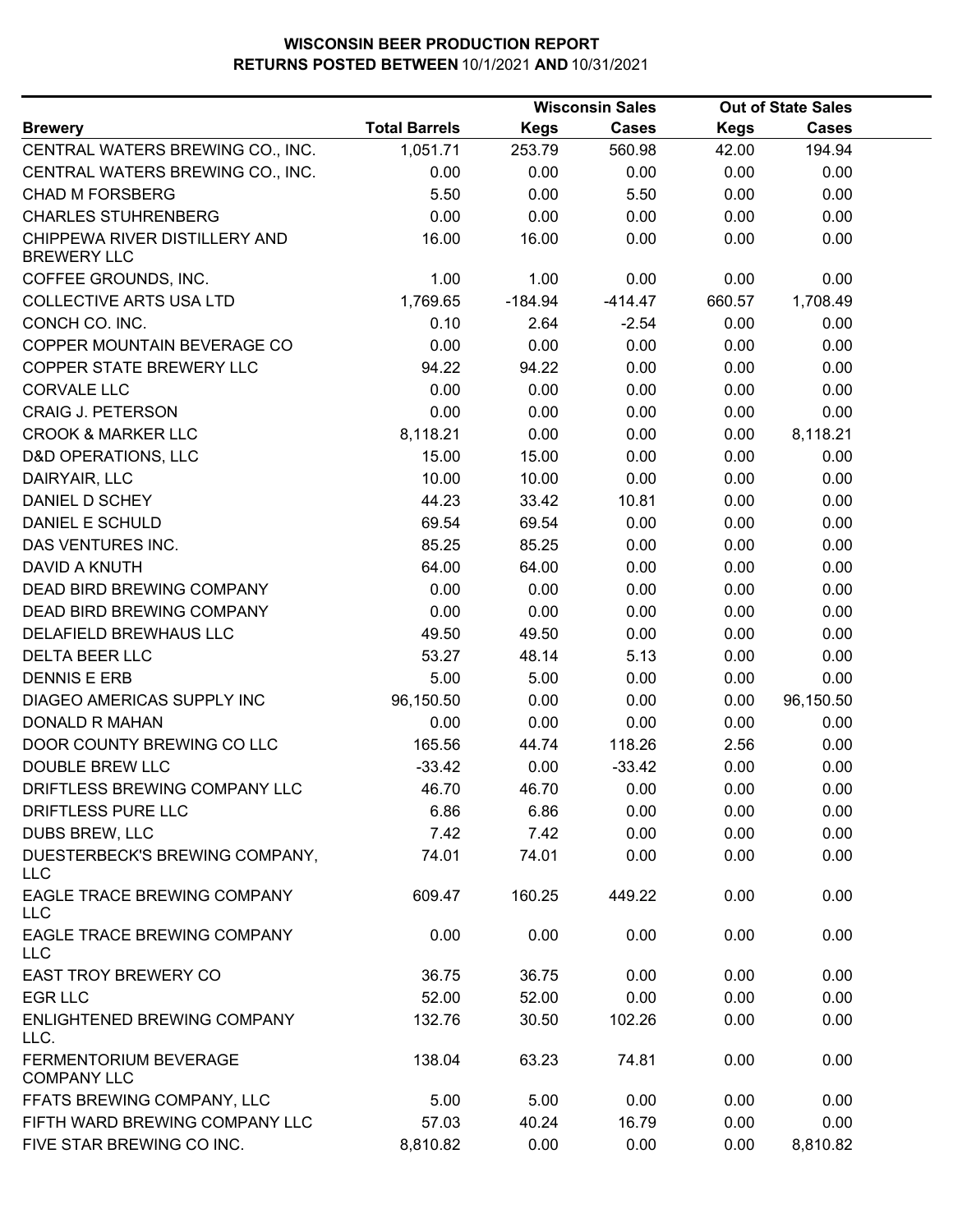|                                                      |                      |             | <b>Wisconsin Sales</b> |             | <b>Out of State Sales</b> |  |
|------------------------------------------------------|----------------------|-------------|------------------------|-------------|---------------------------|--|
| <b>Brewery</b>                                       | <b>Total Barrels</b> | <b>Kegs</b> | <b>Cases</b>           | <b>Kegs</b> | <b>Cases</b>              |  |
| FLIX ENTERTAINMENT LLC                               | 8.30                 | 8.30        | 0.00                   | 0.00        | 0.00                      |  |
| FORTRESS NUTRITION, LLC                              | 0.00                 | 0.00        | 0.00                   | 0.00        | 0.00                      |  |
| FOX RIVER BREWING COMPANY II, LLC                    | 342.83               | 268.12      | 74.71                  | 0.00        | 0.00                      |  |
| FOX RIVER BREWING COMPANY, LLC                       | 215.51               | 200.70      | 14.81                  | 0.00        | 0.00                      |  |
| FOXTOWN-GBC, INC.                                    | 100.58               | 68.48       | 32.10                  | 0.00        | 0.00                      |  |
| <b>FRESAR INC</b>                                    | 2.52                 | 2.52        | 0.00                   | 0.00        | 0.00                      |  |
| <b>FULTON LLC</b>                                    | 28.60                | 19.50       | 9.10                   | 0.00        | 0.00                      |  |
| <b>GARYS PREMIUM COCKTAILS</b>                       | 0.00                 | 0.00        | 0.00                   | 0.00        | 0.00                      |  |
| <b>GATHERING PLACE BREWING</b><br><b>COMPANY LLC</b> | 39.10                | 5.17        | 33.93                  | 0.00        | 0.00                      |  |
| GD3, LLC                                             | 153.13               | 153.13      | 0.00                   | 0.00        | 0.00                      |  |
| GD4, LLC                                             | 30.50                | 30.50       | 0.00                   | 0.00        | 0.00                      |  |
| <b>GIANT JONES BREWING LLC</b>                       | 14.35                | 4.25        | 10.10                  | 0.00        | 0.00                      |  |
| GJS SALES, INC.                                      | 528.30               | 0.00        | 528.30                 | 0.00        | 0.00                      |  |
| <b>GOOD CITY BREWING LLC</b>                         | 331.68               | 158.17      | 173.51                 | 0.00        | 0.00                      |  |
| <b>GOOD CITY BREWING LLC</b>                         | 9.13                 | 6.33        | 2.80                   | 0.00        | 0.00                      |  |
| <b>GRANT PAULY</b>                                   | 1,114.51             | 388.49      | 726.02                 | 0.00        | 0.00                      |  |
| <b>GRAVITY BOX BREWING COMPANY,</b><br><b>LLC</b>    | 28.00                | 28.00       | 0.00                   | 0.00        | 0.00                      |  |
| <b>GRAY BREWING CO.</b>                              | 30.38                | 11.67       | 1.89                   | 8.33        | 8.49                      |  |
| <b>GREEN BAY BREWING COMPANY</b>                     | 356.28               | 160.40      | 195.88                 | 0.00        | 0.00                      |  |
| <b>GREENVIEW BREWING LLC</b>                         | 26.54                | 9.37        | 17.17                  | 0.00        | 0.00                      |  |
| <b>GREGORY YORK</b>                                  | 22.46                | 22.46       | 0.00                   | 0.00        | 0.00                      |  |
| <b>GUY R LILJA</b>                                   | 0.00                 | 0.00        | 0.00                   | 0.00        | 0.00                      |  |
| HEART OF THE NORTH BREWING CO                        | 1.00                 | 0.00        | 1.00                   | 0.00        | 0.00                      |  |
| HILLSBORO BREWING COMPANY LLC                        | 82.16                | 82.16       | 0.00                   | 0.00        | 0.00                      |  |
| HOG HOUSE BREWING, LLC                               | 0.00                 | 0.00        | 0.00                   | 0.00        | 0.00                      |  |
| HOOPS OF DANE COUNTY, INC.                           | 0.00                 | 0.00        | 0.00                   | 0.00        | 0.00                      |  |
| HOOPS OF DANE COUNTY, INC.                           | 0.00                 | 0.00        | 0.00                   | 0.00        | 0.00                      |  |
| HOOPS OF DANE COUNTY, INC.                           | 0.00                 | 0.00        | 0.00                   | 0.00        | 0.00                      |  |
| HOP & BARREL BREWING COMPANY,<br><b>LLC</b>          | 56.27                | 28.15       | 14.95                  | 9.18        | 3.99                      |  |
| HOP HAUS BREWING COMPANY LLC                         | 8.00                 | 8.00        | 0.00                   | 0.00        | 0.00                      |  |
| HOP HAUS BREWING COMPANY LLC                         | 110.00               | 53.00       | 57.00                  | 0.00        | 0.00                      |  |
| HOP YARD ALE WORKS LLC                               | 0.00                 | 0.00        | 0.00                   | 0.00        | 0.00                      |  |
| HORNELL BREWING CO INC                               | 9,089.32             | 0.00        | 0.09                   | 0.00        | 9,089.23                  |  |
| INDEED BREWING COMPANY WI, LLC                       | 10.84                | 10.84       | 0.00                   | 0.00        | 0.00                      |  |
| <b>INVENTORS BREWPUB LLC</b>                         | 4.64                 | 4.64        | 0.00                   | 0.00        | 0.00                      |  |
| <b>ISAAC SHOWAKI</b>                                 | 203.24               | 20.92       | 182.32                 | 0.00        | 0.00                      |  |
| JACQUELYN FORBES KEARNS                              | 35.00                | 35.00       | 0.00                   | 0.00        | 0.00                      |  |
| <b>JAMES METZ</b>                                    | 26.81                | 26.81       | 0.00                   | 0.00        | 0.00                      |  |
| <b>JAMES PLOETZ</b>                                  | 0.65                 | 0.65        | 0.00                   | 0.00        | 0.00                      |  |
| <b>JEAN M LANE</b>                                   | 13.54                | 13.54       | 0.00                   | 0.00        | 0.00                      |  |
| <b>JENNIFER DIGIACOMO</b>                            | 0.00                 | 0.00        | 0.00                   | 0.00        | 0.00                      |  |
| <b>JEREMY BEACH</b>                                  | 0.00                 | 0.00        | 0.00                   | 0.00        | 0.00                      |  |
| <b>JONATHAN CHRISTIANSEN</b>                         | 18.82                | 7.65        | 0.00                   | 11.17       | 0.00                      |  |
| JRKM MANAGEMENT COMPANY                              | 15.94                | 15.94       | 0.00                   | 0.00        | 0.00                      |  |
|                                                      |                      |             |                        |             |                           |  |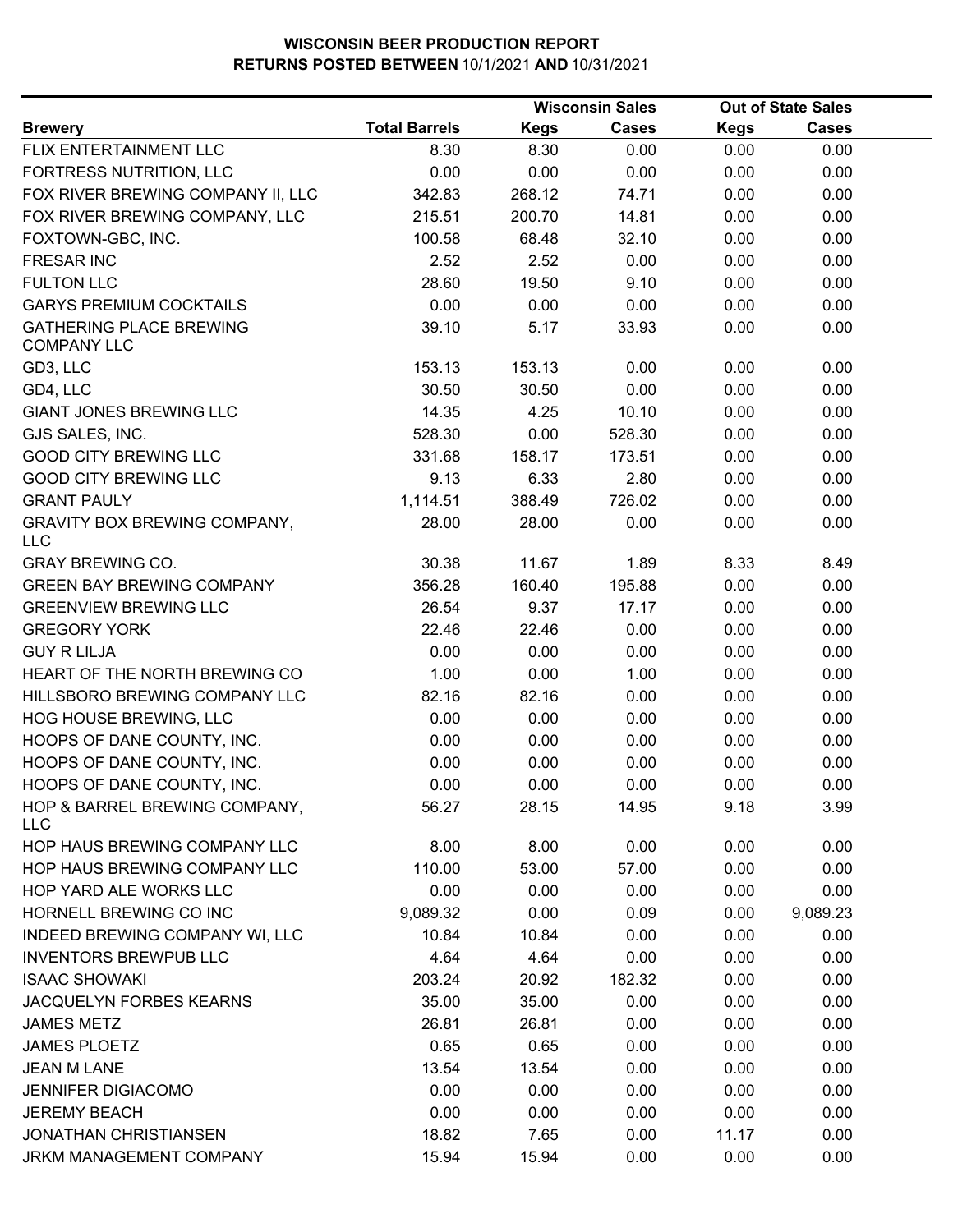|                                                       |                      |             | <b>Wisconsin Sales</b> |             | <b>Out of State Sales</b> |  |
|-------------------------------------------------------|----------------------|-------------|------------------------|-------------|---------------------------|--|
| <b>Brewery</b>                                        | <b>Total Barrels</b> | <b>Kegs</b> | <b>Cases</b>           | <b>Kegs</b> | <b>Cases</b>              |  |
| <b>JRKM MANAGEMENT COMPANY</b>                        | 0.00                 | 0.00        | 0.00                   | 0.00        | 0.00                      |  |
| KARBEN4 BREWING LLC                                   | 891.80               | 227.25      | 656.43                 | 0.00        | 8.12                      |  |
| KATCHEVER & CO LLC                                    | 171.12               | 74.83       | 96.29                  | 0.00        | 0.00                      |  |
| KELLERMEISTER BEVERAGES, LLC                          | 53.88                | 33.68       | 20.20                  | 0.00        | 0.00                      |  |
| <b>KIRK C BANGSTAD</b>                                | 0.00                 | 0.00        | 0.00                   | 0.00        | 0.00                      |  |
| KRIER FOODS, INC.                                     | 9,681.52             | 0.00        | 0.00                   | 0.00        | 9,681.52                  |  |
| LAKEFRONT BREWERY, INC.                               | 2,940.92             | 987.83      | 1,611.55               | 29.66       | 311.88                    |  |
| LAKEFRONT BREWERY, INC.                               | 0.00                 | 0.00        | 0.00                   | 0.00        | 0.00                      |  |
| LAKEWALK BREWERY AND CAFE<br><b>COMPANY</b>           | 32.00                | 32.00       | 0.00                   | 0.00        | 0.00                      |  |
| LAYMAN BREWING, LLC                                   | 3.00                 | 3.00        | 0.00                   | 0.00        | 0.00                      |  |
| LAZY MONK BREWING LLC                                 | 56.58                | 31.95       | 24.63                  | 0.00        | 0.00                      |  |
| LEDGESTONE ESTATE LLC                                 | 14.00                | 14.00       | 0.00                   | 0.00        | 0.00                      |  |
| LEFFEL ROOTS, LLC                                     | 0.00                 | 0.00        | 0.00                   | 0.00        | 0.00                      |  |
| <b>LEVI FUNK</b>                                      | 1.29                 | 0.61        | 0.68                   | 0.00        | 0.00                      |  |
| LHM BREW PUB, LLC                                     | 9.41                 | 9.41        | 0.00                   | 0.00        | 0.00                      |  |
| <b>LIFT BRIDGE BREWING</b><br><b>TECHNOLOGIES LLC</b> | 24.53                | 18.67       | 5.86                   | 0.00        | 0.00                      |  |
| LOOKING FOR GROUP BREWING<br><b>MADISON LLC</b>       | 0.00                 | 0.00        | 0.00                   | 0.00        | 0.00                      |  |
| LOST ISLAND WINE LLC                                  | 14.50                | 14.50       | 0.00                   | 0.00        | 0.00                      |  |
| LOW DAILY LLC                                         | 49.81                | 49.81       | 0.00                   | 0.00        | 0.00                      |  |
| LUCETTE BREWING COMPANY LLC                           | 52.04                | 38.75       | 13.29                  | 0.00        | 0.00                      |  |
| LUCKYS 1313 BREW PUB INVESTOR<br><b>LLC</b>           | 24.50                | 24.50       | 0.00                   | 0.00        | 0.00                      |  |
| LUCKYS 1313 BREW PUB INVESTOR<br><b>LLC</b>           | 0.00                 | 0.00        | 0.00                   | 0.00        | 0.00                      |  |
| LUCKYS 1313 BREW PUB INVESTOR<br><b>LLC</b>           | 0.00                 | 0.00        | 0.00                   | 0.00        | 0.00                      |  |
| MAG ENTERTAINMENT LLC                                 | 0.00                 | 0.00        | 0.00                   | 0.00        | 0.00                      |  |
| MARK ANTHONY BREWING INC                              | 76,723.98            | 0.00        | 17,298.76              | 0.00        | 59,425.22                 |  |
| <b>MATTHEW J GERDTS</b>                               | 15.75                | 15.75       | 0.00                   | 0.00        | 0.00                      |  |
| <b>MATTHEW R SCHMIDT</b>                              | 50.00                | 50.00       | 0.00                   | 0.00        | 0.00                      |  |
| MCFLESHMAN'S BREWING CO., LLC.                        | 65.35                | 57.08       | 8.27                   | 0.00        | 0.00                      |  |
| MCZ'S BREWING, LLC                                    | 1.90                 | 0.00        | 1.90                   | 0.00        | 0.00                      |  |
| MELMS BREWING COMPANY INC                             | 21.25                | 21.25       | 0.00                   | 0.00        | 0.00                      |  |
| <b>MICHAEL CHRISTENSON</b>                            | 42.00                | 42.00       | 0.00                   | 0.00        | 0.00                      |  |
| <b>MICHAEL K BRENNER</b>                              | 10.81                | 0.00        | 10.81                  | 0.00        | 0.00                      |  |
| MICHAEL W ZUPKE                                       | 6.50                 | 6.50        | 0.00                   | 0.00        | 0.00                      |  |
| MILWAUKEE BREWING COMPANY                             | 0.00                 | 0.00        | 0.00                   | 0.00        | 0.00                      |  |
| MILWAUKEE BREWING COMPANY                             | 766.03               | 311.50      | 454.53                 | 0.00        | 0.00                      |  |
| MILWAUKEE BREWING COMPANY                             | 0.00                 | 0.00        | 0.00                   | 0.00        | 0.00                      |  |
| <b>MISSION BREWERY INC</b>                            | 0.00                 | 0.00        | 0.00                   | 0.00        | 0.00                      |  |
| MOBCRAFT BEER INC.                                    | 174.75               | 73.06       | 92.11                  | 4.75        | 4.83                      |  |
| MODICUM BREWING LLC                                   | 21.39                | 16.75       | 4.64                   | 0.00        | 0.00                      |  |
| MOLSON COORS BEVERAGE<br><b>COMPANY USA LLC</b>       | 2,981.40             | 357.18      | 2,164.35               | 76.00       | 383.87                    |  |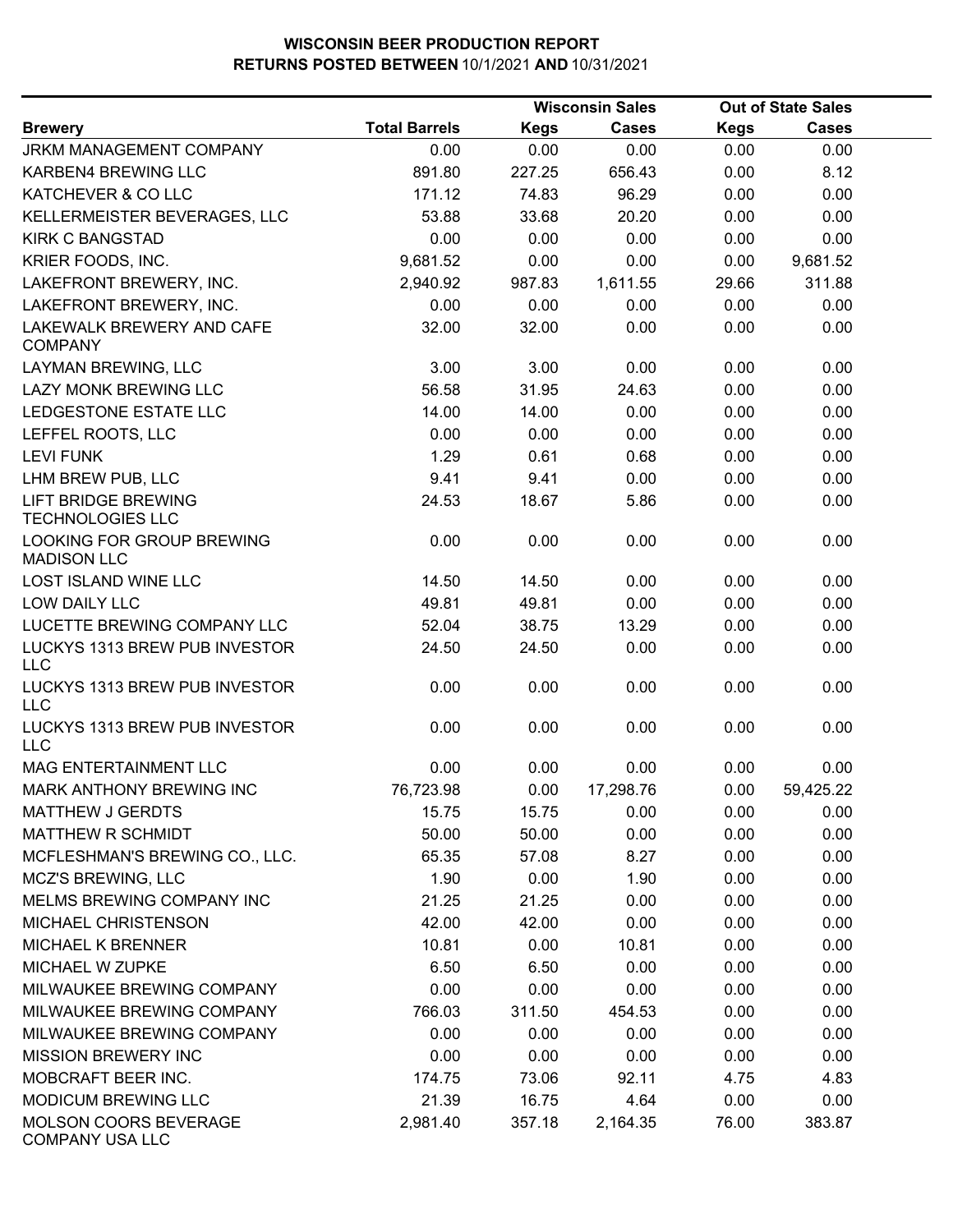|                                                        |                      |             | <b>Wisconsin Sales</b> |             | <b>Out of State Sales</b> |  |
|--------------------------------------------------------|----------------------|-------------|------------------------|-------------|---------------------------|--|
| <b>Brewery</b>                                         | <b>Total Barrels</b> | <b>Kegs</b> | <b>Cases</b>           | <b>Kegs</b> | <b>Cases</b>              |  |
| MOLSON COORS BEVERAGE<br><b>COMPANY USA LLC</b>        | 462,376.65           | 10,064.12   | 97,291.33              | 33,925.78   | 321,095.42                |  |
| <b>MOLSON COORS BEVERAGE</b><br><b>COMPANY USA LLC</b> | 874.98               | 0.01        | 874.97                 | 0.00        | 0.00                      |  |
| MOLSON COORS BEVERAGE<br><b>COMPANY USA LLC</b>        | 1,030.30             | 0.00        | $-0.10$                | 0.00        | 1,030.40                  |  |
| MOLSON COORS USA LLC                                   | 0.00                 | 0.00        | 0.00                   | 0.00        | 0.00                      |  |
| MOOSEJAW PIZZA & BREWING CO LLC                        | 92.80                | 80.61       | 12.19                  | 0.00        | 0.00                      |  |
| <b>MORRISWEYER LLC</b>                                 | 0.00                 | 0.00        | 0.00                   | 0.00        | 0.00                      |  |
| MOUNTAIN CREST SRL, LLC                                | 6,693.17             | 30.75       | 796.89                 | 40.00       | 5,825.53                  |  |
| <b>NATHANIEL FAKLER</b>                                | 14.60                | 14.60       | 0.00                   | 0.00        | 0.00                      |  |
| <b>NEW BARONS BREWING</b><br><b>COOPERATIVE</b>        | 19.05                | 13.75       | 5.30                   | 0.00        | 0.00                      |  |
| NEW GLARUS BREWING COMPANY                             | 19,625.19            | 5,822.50    | 13,802.69              | 0.00        | 0.00                      |  |
| NEW GLARUS BREWING COMPANY                             | 1,503.98             | 154.50      | 1,349.48               | 0.00        | 0.00                      |  |
| NEW MERIDIAN BEER, LLC                                 | 40.90                | 40.90       | 0.00                   | 0.00        | 0.00                      |  |
| NEXT DOOR BREWING LLC                                  | 68.37                | 0.00        | 68.37                  | 0.00        | 0.00                      |  |
| NEXT DOOR BREWING LLC                                  | 28.00                | 28.00       | 0.00                   | 0.00        | 0.00                      |  |
| NICHOLAS JOSEPH CALAWAY                                | 162.57               | 106.91      | 55.66                  | 0.00        | 0.00                      |  |
| NOBLE ROOTS BREWING COMPANY,<br><b>LLC</b>             | 15.37                | 15.37       | 0.00                   | 0.00        | 0.00                      |  |
| NORTHWOODS BREWING CORP LLC                            | 0.00                 | 0.00        | 0.00                   | 0.00        | 0.00                      |  |
| OFF-KILTER BREWING INC                                 | 0.00                 | 0.00        | 0.00                   | 0.00        | 0.00                      |  |
| OLD ABE BREWING LLC                                    | 0.00                 | 0.00        | 0.00                   | 0.00        | 0.00                      |  |
| OLD GERMANTOWN LLC                                     | 0.00                 | 0.00        | 0.00                   | 0.00        | 0.00                      |  |
| OLIPHANT BREWING LLC                                   | 162.96               | 155.46      | $-0.95$                | 7.50        | 0.95                      |  |
| OLOGY BREWING COMPANY, LLC                             | 0.00                 | 0.00        | 0.00                   | 0.00        | 0.00                      |  |
| O'SO BREWING COMPANY                                   | 246.82               | 122.99      | 123.83                 | 0.00        | 0.00                      |  |
| PABST BREWING COMPANY, LLC                             | 6,403.90             | 0.00        | $-90.70$               | 0.00        | 6,494.60                  |  |
| PABST HOLDINGS LLC                                     | 10.96                | 0.00        | 10.96                  | 0.00        | 0.00                      |  |
| PABST HOLDINGS LLC                                     | 0.00                 | 0.00        | 0.00                   | 0.00        | 0.00                      |  |
| PABST HOLDINGS LLC                                     | 0.00                 | 0.00        | 0.00                   | 0.00        | 0.00                      |  |
| PABST HOLDINGS LLC                                     | 0.00                 | 0.00        | 0.00                   | 0.00        | 0.00                      |  |
| PARCHED EAGLE BREWPUB LLC                              | 3.51                 | 3.51        | 0.00                   | 0.00        | 0.00                      |  |
| PETER H GENTRY                                         | 0.00                 | 0.00        | 0.00                   | 0.00        | 0.00                      |  |
| PETER H GENTRY                                         | 91.59                | 49.20       | 42.39                  | 0.00        | 0.00                      |  |
| PETER PETERSON                                         | 4.00                 | 4.00        | 0.00                   | 0.00        | 0.00                      |  |
| PHUSION PROJECTS LLC                                   | 35,965.27            | 0.00        | 337.17                 | 0.00        | 35,628.10                 |  |
| PIGEON RIVER BREWING LLC                               | 63.66                | 39.90       | 23.76                  | 0.00        | 0.00                      |  |
| PITCHFORK BREWING LLC                                  | 62.25                | 62.25       | 0.00                   | 0.00        | 0.00                      |  |
| PLYMOUTH BREWING COMPANY LLC                           | 0.00                 | 0.00        | 0.00                   | 0.00        | 0.00                      |  |
| PORT HURON BREWING COMPANY,<br><b>LLC</b>              | 0.00                 | 0.00        | 0.00                   | 0.00        | 0.00                      |  |
| POTOSI BREWING COMPANY                                 | 1,091.10             | 186.20      | 433.00                 | 219.70      | 252.20                    |  |
| POTOSI BREWING COMPANY                                 | 0.00                 | 0.00        | 0.00                   | 0.00        | 0.00                      |  |
| PUBLIC CRAFT BREWING COMPANY<br><b>LLC</b>             | 89.73                | 59.53       | 30.20                  | 0.00        | 0.00                      |  |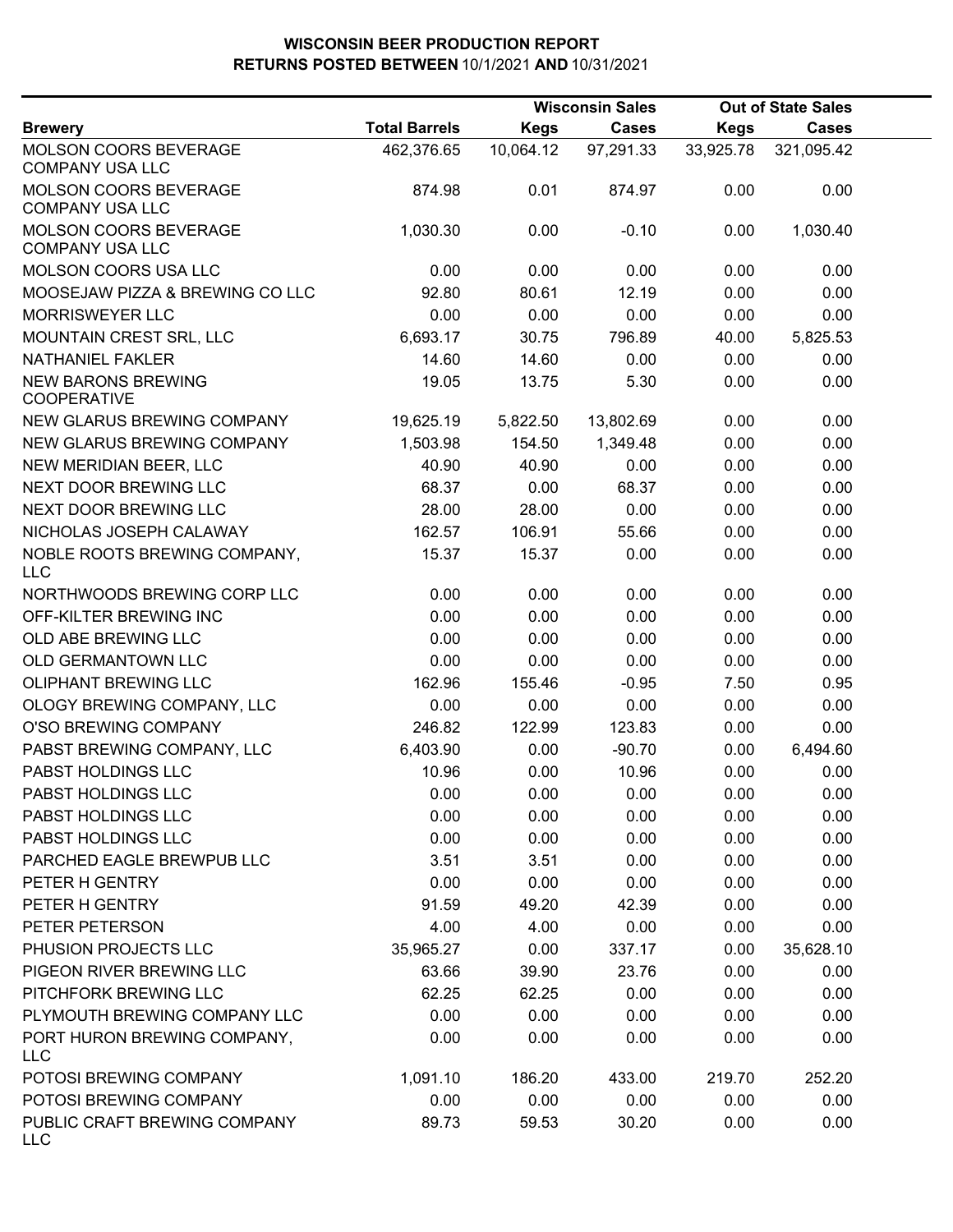|                                                  |                      | <b>Wisconsin Sales</b> |              | <b>Out of State Sales</b> |              |  |
|--------------------------------------------------|----------------------|------------------------|--------------|---------------------------|--------------|--|
| <b>Brewery</b>                                   | <b>Total Barrels</b> | <b>Kegs</b>            | <b>Cases</b> | Kegs                      | <b>Cases</b> |  |
| R' NOGGIN BREWING LLC                            | 60.50                | 60.50                  | 0.00         | 0.00                      | 0.00         |  |
| RADIX FERMENTATION LLC                           | 0.84                 | 0.84                   | 0.00         | 0.00                      | 0.00         |  |
| RAIL HOUSE PROPERTIES LLC                        | 28.00                | 28.00                  | 0.00         | 0.00                      | 0.00         |  |
| RAISED GRAIN BREWING COMPANY,<br><b>LLC</b>      | 430.17               | 184.17                 | 246.00       | 0.00                      | 0.00         |  |
| RANDYS FUNHUNTERS BREWERY INC                    | 5.50                 | 5.50                   | 0.00         | 0.00                      | 0.00         |  |
| REBELLION BREWING HOLDING<br><b>COMPANY INC</b>  | 88.41                | 88.41                  | 0.00         | 0.00                      | 0.00         |  |
| RED EYE BREWING COMPANY LLC                      | 50.00                | 50.00                  | 0.00         | 0.00                      | 0.00         |  |
| REGAL BRAU BREWING COMPANY LLC                   | 907.98               | 0.00                   | 203.65       | 0.00                      | 704.33       |  |
| RHINELANDER BREWING CO LLC                       | 5,133.47             | 15.00                  | 131.69       | 0.00                      | 4,986.78     |  |
| RHINELANDER BREWING CO LLC                       | 36.82                | 20.53                  | 16.29        | 0.00                      | 0.00         |  |
| RICHARD LARRY JOSEPH                             | 0.00                 | 0.00                   | 0.00         | 0.00                      | 0.00         |  |
| RICHARD LARRY JOSEPH                             | 0.00                 | 0.00                   | 0.00         | 0.00                      | 0.00         |  |
| RICHARD LARRY JOSEPH                             | 51.25                | 41.25                  | 10.00        | 0.00                      | 0.00         |  |
| RICHARD LARRY JOSEPH                             | 10.00                | 0.00                   | 10.00        | 0.00                      | 0.00         |  |
| <b>RIGHT BAUER LLC</b>                           | 12.00                | 12.00                  | 0.00         | 0.00                      | 0.00         |  |
| RIO LOBO LLC                                     | 3.00                 | 3.00                   | 0.00         | 0.00                      | 0.00         |  |
| ROBERT A LARSON                                  | 85.46                | 50.33                  | 35.13        | 0.00                      | 0.00         |  |
| ROCK COUNTY BREWING COMPANY<br>LLC               | 40.21                | 40.21                  | 0.00         | 0.00                      | 0.00         |  |
| ROCK'N BEER LLC                                  | 55.50                | 55.50                  | 0.00         | 0.00                      | 0.00         |  |
| ROCKY REEF BREWING COMPANY                       | 34.11                | 34.11                  | 0.00         | 0.00                      | 0.00         |  |
| ROGER HILLESTAD                                  | 4.90                 | 4.90                   | 0.00         | 0.00                      | 0.00         |  |
| <b>ROGER MILLER</b>                              | 17.40                | 17.40                  | 0.00         | 0.00                      | 0.00         |  |
| <b>ROSS M NELSON</b>                             | 0.00                 | 0.00                   | 0.00         | 0.00                      | 0.00         |  |
| ROUND MAN BREWING CO., LLC                       | 32.24                | 32.24                  | 0.00         | 0.00                      | 0.00         |  |
| RUSH RIVER BREWING LLC                           | 147.83               | 42.91                  | 41.04        | 41.67                     | 22.21        |  |
| RYAN D STOLT                                     | 23.44                | 18.00                  | 5.44         | 0.00                      | 0.00         |  |
| <b>RYANS ON YORK LLC</b>                         | 0.00                 | 0.00                   | 0.00         | 0.00                      | 0.00         |  |
| SAHALE ALE WORKS, LLC                            | 17.20                | 17.20                  | 0.00         | 0.00                      | 0.00         |  |
| SAND CREEK BREWING CO LLC                        | 0.00                 | 0.00                   | 0.00         | 0.00                      | 0.00         |  |
| SAWMILL BREWING CO INC                           | 37.70                | 37.70                  | 0.00         | 0.00                      | 0.00         |  |
| SAWMILL LOGGER ENTERPRISES LLC                   | 0.00                 | 0.00                   | 0.00         | 0.00                      | 0.00         |  |
| SHB HOLDINGS LLC                                 | 6.00                 | 6.00                   | 0.00         | 0.00                      | 0.00         |  |
| SLEEMAN BREWING COMPANY USA<br><b>INC</b>        | 2,991.14             | 11.98                  | 50.75        | $-11.98$                  | 2,940.39     |  |
| SOME NERVE BREWING COMPANY LLC                   | 5.79                 | 5.79                   | 0.00         | 0.00                      | 0.00         |  |
| SONNY'S PIZZERIA, LLC                            | 4.50                 | 4.50                   | 0.00         | 0.00                      | 0.00         |  |
| SOUTH SHORE BREWERY, INC.                        | 155.16               | 63.84                  | 79.33        | 6.33                      | 5.66         |  |
| SOUTH SHORE BREWERY, INC.                        | 23.37                | 23.37                  | 0.00         | 0.00                      | 0.00         |  |
| SPB LLC                                          | 1,761.15             | 344.50                 | 1,109.28     | 203.75                    | 103.62       |  |
| SPRECHER BREWING COMPANY, LLC                    | 1,369.97             | 257.50                 | 723.16       | 0.00                      | 389.31       |  |
| STARBOARD BREWING COMPANY LLC                    | 13.00                | 13.00                  | 0.00         | 0.00                      | 0.00         |  |
| STATE LINE DISTILLERY, LLC                       | 0.00                 | 0.00                   | 0.00         | 0.00                      | 0.00         |  |
| STATION 1 BREWING COMPANY AND<br>MUSIC HALL, LLC | 0.00                 | 0.00                   | 0.00         | 0.00                      | 0.00         |  |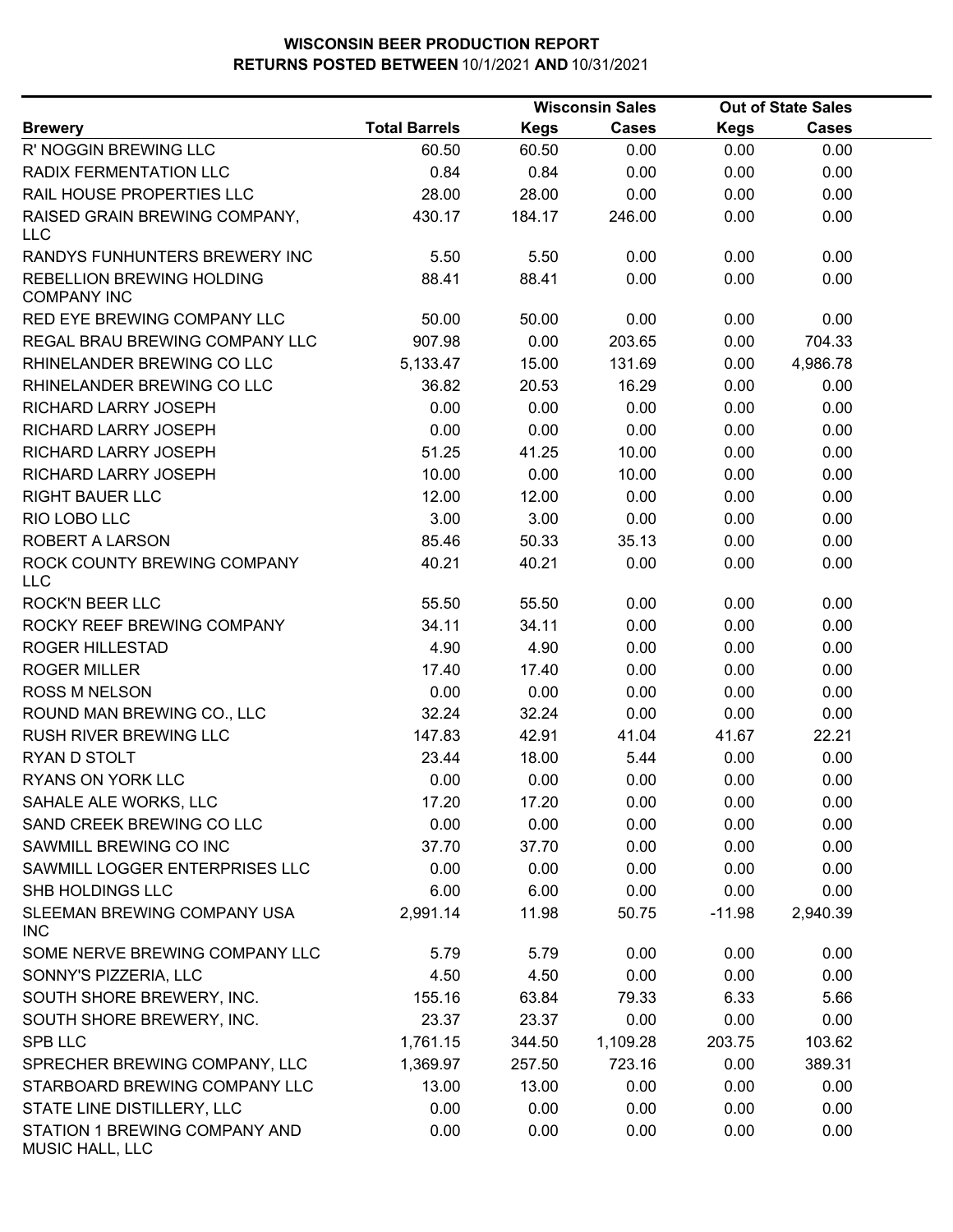|                                                        |                      |             | <b>Wisconsin Sales</b> |             | <b>Out of State Sales</b> |  |
|--------------------------------------------------------|----------------------|-------------|------------------------|-------------|---------------------------|--|
| <b>Brewery</b>                                         | <b>Total Barrels</b> | <b>Kegs</b> | <b>Cases</b>           | <b>Kegs</b> | <b>Cases</b>              |  |
| STEELHEAD ALEWORKS LLC                                 | 7.00                 | 7.00        | 0.00                   | 0.00        | 0.00                      |  |
| <b>STEPHEN B ZINK</b>                                  | 5.27                 | 5.27        | 0.00                   | 0.00        | 0.00                      |  |
| STONE ARCH BREWPUB INC.                                | 142.44               | 142.44      | 0.00                   | 0.00        | 0.00                      |  |
| STUBBORN BROTHERS BREWERY LLC                          | 45.30                | 45.30       | 0.00                   | 0.00        | 0.00                      |  |
| SUNSHINE BREWING COMPANY LLC                           | 5.00                 | 5.00        | 0.00                   | 0.00        | 0.00                      |  |
| SUPERMOON BEER COMPANY LLC                             | 2.42                 | 1.00        | 1.42                   | 0.00        | 0.00                      |  |
| SWITCHGEAR BREWING COMPANY<br><b>LLC</b>               | 22.50                | 22.50       | 0.00                   | 0.00        | 0.00                      |  |
| THE EAU CLAIRE BREWING PROJECT<br><b>LLC</b>           | 520.00               | 51.16       | 214.59                 | 15.18       | 239.07                    |  |
| THE GARAGE BIKES & BREWS LLC                           | 6.00                 | 6.00        | 0.00                   | 0.00        | 0.00                      |  |
| THE GD 2, LLC                                          | 68.80                | 68.80       | 0.00                   | 0.00        | 0.00                      |  |
| THE GREAT DANE PUB AND BREWING<br>COMPANY, INC.        | 77.26                | 77.26       | 0.00                   | 0.00        | 0.00                      |  |
| THE LONE GIRL BREWING COMPANY -<br><b>WAUNAKEE LLC</b> | 68.50                | 68.50       | 0.00                   | 0.00        | 0.00                      |  |
| THE MCKENZIE RIVER CORPORATION                         | 0.00                 | 0.00        | 0.00                   | 0.00        | 0.00                      |  |
| THIRD SPACE BREWING LLC                                | 1,152.32             | 401.83      | 750.49                 | 0.00        | 0.00                      |  |
| THUMB KNUCKLE BREWING COMPANY                          | 0.00                 | 0.00        | 0.00                   | 0.00        | 0.00                      |  |
| <b>TIMOTHY DUERST</b>                                  | 47.90                | 47.90       | 0.00                   | 0.00        | 0.00                      |  |
| TIMOTHY M NELSON                                       | 399.50               | 399.50      | 0.00                   | 0.00        | 0.00                      |  |
| TITLETOWN BREWING CO LLC                               | 174.56               | 84.17       | 90.39                  | 0.00        | 0.00                      |  |
| <b>TOPPLING GOLIATH INC</b>                            | 0.00                 | 0.00        | 0.00                   | 0.00        | 0.00                      |  |
| TRAP ROCK BREWING COMPANY INC                          | 17.50                | 17.50       | 0.00                   | 0.00        | 0.00                      |  |
| TRIBUTE BREWING COMPANY LLC                            | 78.96                | 40.25       | 38.71                  | 0.00        | 0.00                      |  |
| TURTLE STACK BREWERY, LLC                              | 32.67                | 32.67       | 0.00                   | 0.00        | 0.00                      |  |
| TWELVE5 BEVERAGE CO., LLC                              | 6,404.06             | 0.00        | 481.10                 | 0.00        | 5,922.96                  |  |
| UNITED BRANDS COMPANY INC                              | 137.75               | 0.00        | 137.75                 | 0.00        | 0.00                      |  |
| UNITED BRANDS LLC                                      | 0.00                 | 0.00        | 0.00                   | 0.00        | 0.00                      |  |
| UNIVERSAL SALES INC                                    | 738.03               | 23.00       | 14.52                  | 2.00        | 698.51                    |  |
| URBAN HARVEST BREWING COMPANY<br><b>LLC</b>            | 7.75                 | 7.75        | 0.00                   | 0.00        | 0.00                      |  |
| <b>VENNTURE BREW COMPANY LLC</b>                       | 20.95                | 10.21       | 10.74                  | 0.00        | 0.00                      |  |
| <b>VIKING BREW PUB LLC</b>                             | 21.00                | 21.00       | 0.00                   | 0.00        | 0.00                      |  |
| <b>VIKING BREWING</b>                                  | 8.92                 | 5.08        | 3.84                   | 0.00        | 0.00                      |  |
| VINTAGE II, INC.                                       | 0.00                 | 0.00        | 0.00                   | 0.00        | 0.00                      |  |
| VINTAGE II, INC.                                       | 140.70               | 140.70      | 0.00                   | 0.00        | 0.00                      |  |
| VINTAGE II, INC.                                       | 138.60               | 138.60      | 0.00                   | 0.00        | 0.00                      |  |
| <b>VINTAGE LLC</b>                                     | 0.00                 | 0.00        | 0.00                   | 0.00        | 0.00                      |  |
| WALNUT BREWERY, INC.                                   | 19.50                | 19.50       | 0.00                   | 0.00        | 0.00                      |  |
| WATER STREET BREWERY, INC.                             | 0.00                 | 0.00        | 0.00                   | 0.00        | 0.00                      |  |
| WESTALLION BREWING COMPANY LLC                         | 0.00                 | 0.00        | 0.00                   | 0.00        | 0.00                      |  |
| WG BARR BEVERAGE COMPANY LP                            | 438.51               | 87.00       | 351.51                 | 0.00        | 0.00                      |  |
| WHITEWATER MUSIC HALL LLC                              | 4.50                 | 4.50        | 0.00                   | 0.00        | 0.00                      |  |
| <b>WILLIAM L SCHNEIDER</b>                             | 13.25                | 13.25       | 0.00                   | 0.00        | 0.00                      |  |
| <b>WILLIAM MOLL</b>                                    | 6.00                 | 6.00        | 0.00                   | 0.00        | 0.00                      |  |
| WISCONSIN BREWING COMPANY LLC                          | 450.27               | 227.98      | 220.17                 | 0.67        | 1.45                      |  |